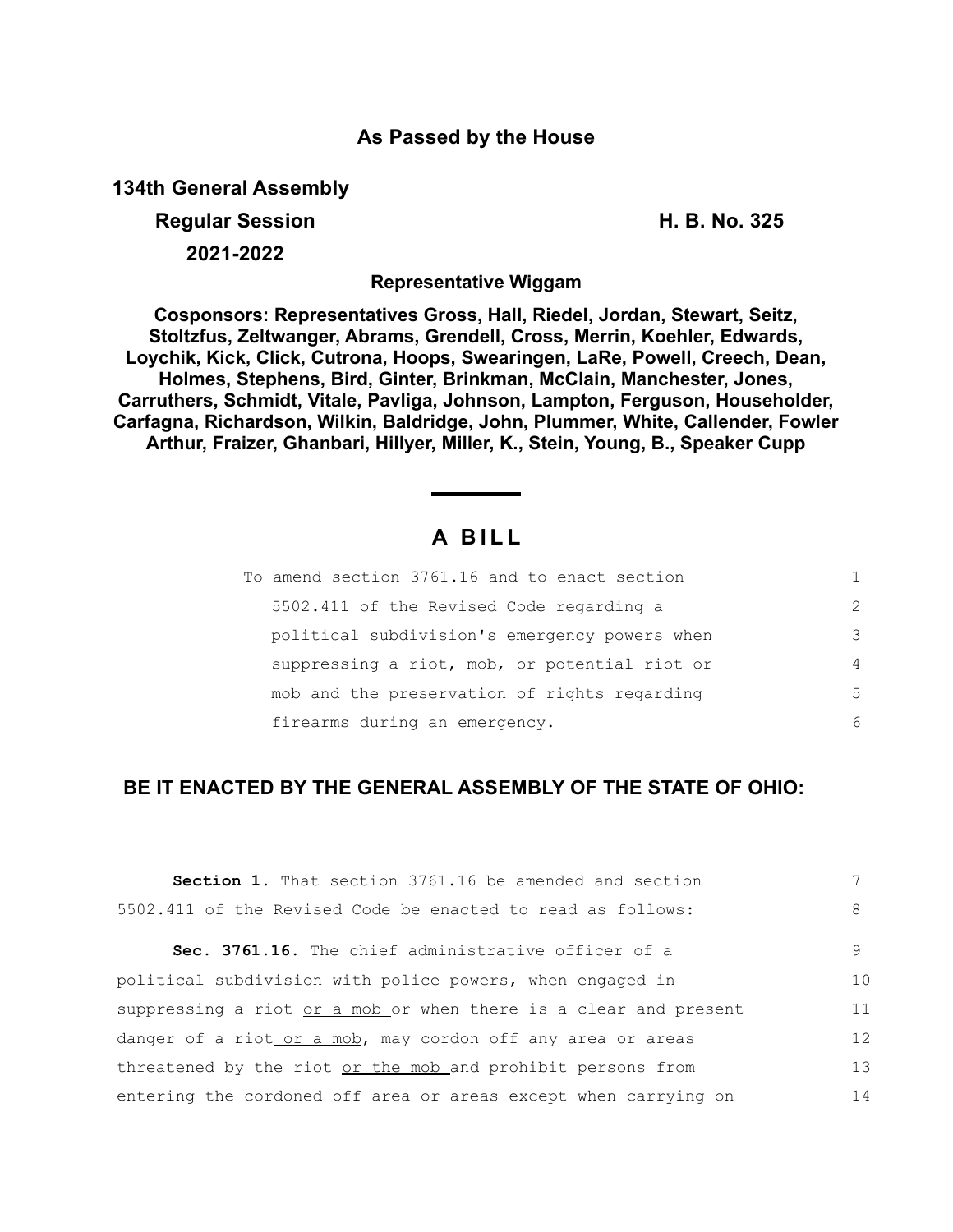| necessary and legitimate pursuits-and may prohibit the sale,     | 15 |
|------------------------------------------------------------------|----|
| offering for sale, dispensing, or transportation of firearms or  | 16 |
| other dangerous weapons, ammunition, dynamite, or other-         | 17 |
| dangerous explosives in, to, or from the cordoned off areas.     | 18 |
| Sec. 5502.411. (A) As used in this section:                      | 19 |
| (1) "Ammunition" has the same meaning as in section              | 20 |
| 2305.401 of the Revised Code.                                    | 21 |
| (2) "Concealed handgun license," "deadly weapon,"                | 22 |
| "firearm," and "valid concealed handgun license" have the same   | 23 |
| meanings as in section 2923.11 of the Revised Code.              | 24 |
| (3) "Licensee" has the same meaning as in section 2923.124       | 25 |
| of the Revised Code.                                             | 26 |
| (B) The transport, storage, sale, transfer, commerce in,         | 27 |
| import and export of, distribution, repair, maintenance, and     | 28 |
| manufacture of firearms, ammunition, and related accessories and | 29 |
| components, shooting ranges, and other goods and services        | 30 |
| directly related to lawful firearm possession, use, storage,     | 31 |
| repair, maintenance, sale, transfer, and training in the use of  | 32 |
| firearms, are declared to be life-sustaining "essential"         | 33 |
| businesses and services for the purposes of safety and security  | 34 |
| in times of declared emergency or any other statutorily          | 35 |
| authorized response to any disaster, war, act of terrorism,      | 36 |
| riot, civil disorder, public health crisis, or emergency of      | 37 |
| whatever kind or nature.                                         | 38 |
| (C) Except as provided in this section, no state agency,         | 39 |
| political subdivision, or elected or appointed official or       | 40 |
| employee of this state or any political subdivision may, under   | 41 |
| any governmental authority or color of law exercised as part of  | 42 |
| any statutorily authorized response to any disaster, war, act of | 43 |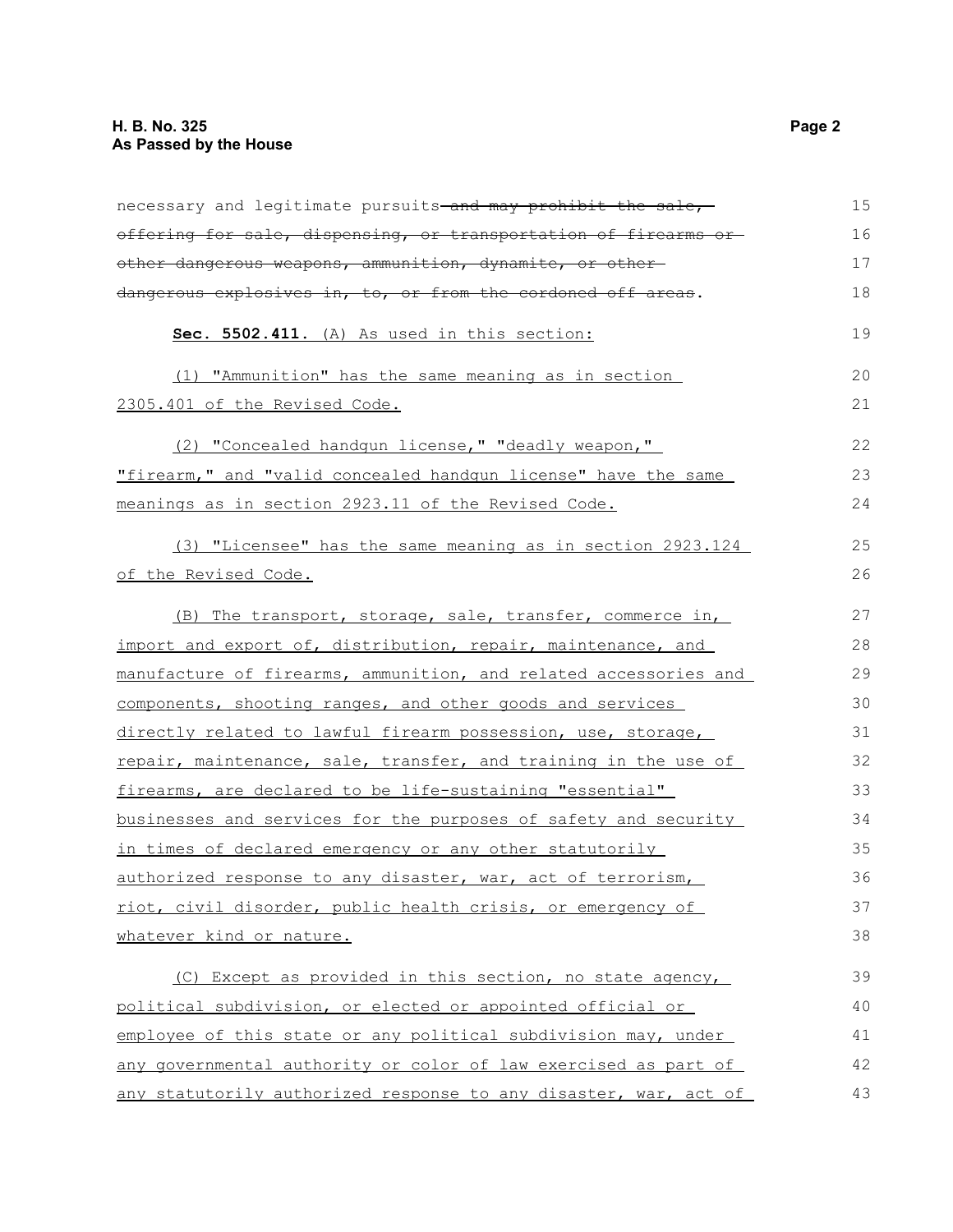| terrorism, riot, civil disorder, public health crisis, or       | 44 |
|-----------------------------------------------------------------|----|
| emergency of whatever kind or nature, do any of the following:  | 45 |
| (1) Prohibit, requlate, or curtail the otherwise lawful         | 46 |
| possession, carrying, display, sale, transportation, transfer,  | 47 |
| defensive use, or other lawful use of any of the following:     | 48 |
| (a) Any firearm, including any component or accessory of a      | 49 |
| firearm;                                                        | 50 |
| (b) Any ammunition, including any component or accessory        | 51 |
| of ammunition;                                                  | 52 |
| (c) Any ammunition-reloading equipment, component, or           | 53 |
| supplies;                                                       | 54 |
| (d) Any deadly weapon.                                          | 55 |
| (2) Require registration of firearm owners, of any              | 56 |
| firearms, including any component or accessory of a firearm, or | 57 |
| of any ammunition, including any component or accessory of      | 58 |
| ammunition;                                                     | 59 |
| (3) Seize, commandeer, or confiscate in any manner, any of      | 60 |
| the following items that are privately owned and that are       | 61 |
| possessed, carried, displayed, sold, transferred, transported,  | 62 |
| stored, or used in connection with otherwise lawful conduct:    | 63 |
| (a) Any firearm, including any component or accessory of a      | 64 |
| firearm;                                                        | 65 |
| (b) Any ammunition, including any component or accessory        | 66 |
| of ammunition;                                                  | 67 |
| (c) Any ammunition-reloading equipment, component, or           | 68 |
| supplies;                                                       | 69 |
| (d) Any deadly weapon.                                          | 70 |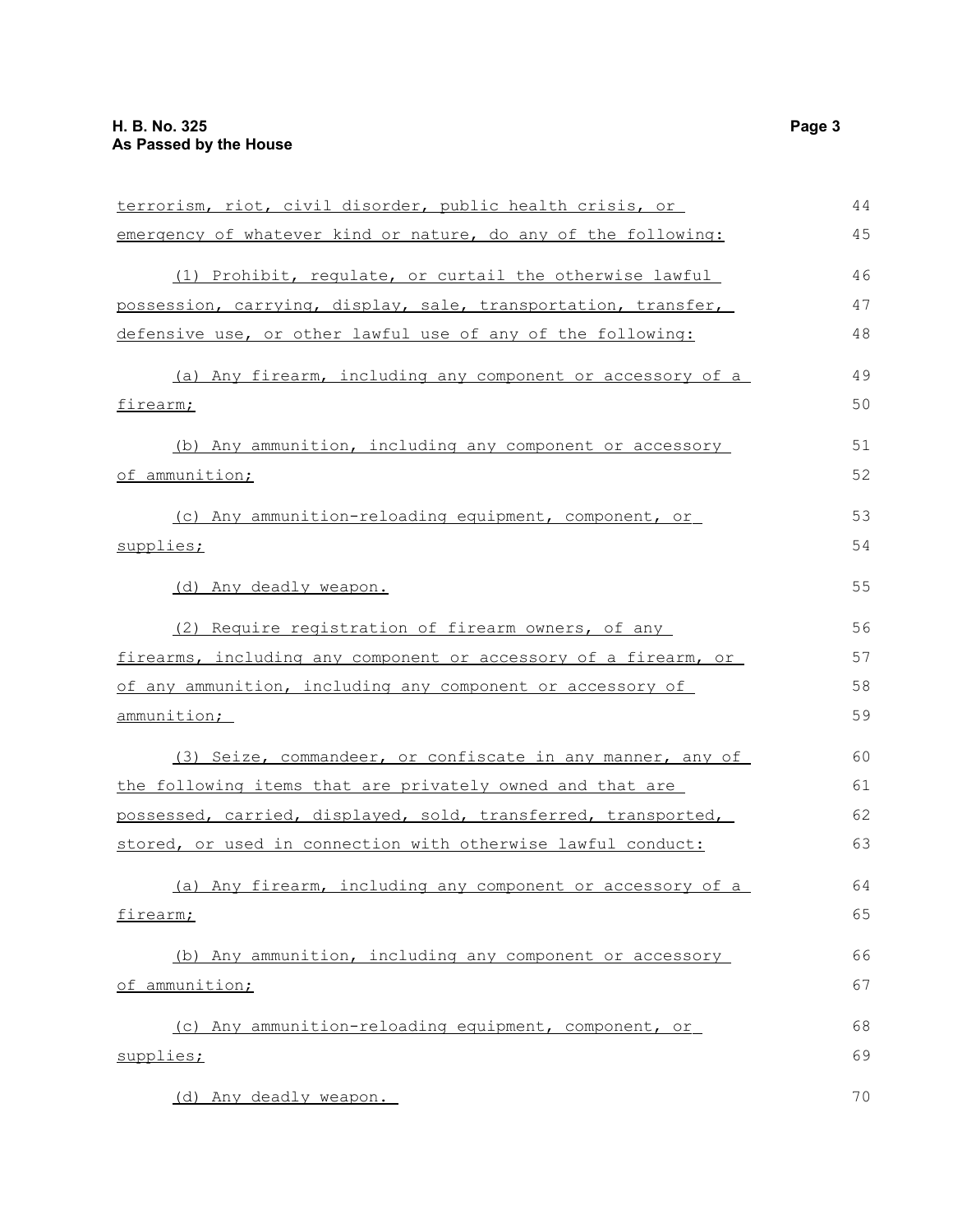(4) Suspend or revoke a valid concealed handgun license, except as expressly authorized in Chapter 2923. of the Revised Code; (5) Refuse to accept or process an application for a concealed handgun license or for renewal of a concealed handgun license, provided the application for the license has been properly completed and submitted in accordance with section 2923.125 or 2923.1213 of the Revised Code and the application for the renewal has been properly completed and submitted in accordance with section 2923.125 of the Revised Code; (6) Prohibit, suspend, or limit the business operations of any entity engaged in the lawful selling or servicing of any firearms or ammunition, including any components or accessories of firearms or ammunition, any ammunition-reloading equipment, component, or supplies, or any deadly weapons; (7) Prohibit, suspend, or limit the business operations of any indoor or outdoor shooting range, whether located on state lands or on land other than state lands, or of any entity engaged in providing firearms safety, firearms training, firearms license qualification or requalification, firearms safety instructor courses, or any similar class, course, or program; (8) Place restrictions or quantity limitations on any entity regarding the lawful sale or servicing of any of the following: (a) Any firearm, including any component or accessory of a firearm; (b) Any ammunition, including any component or accessory of ammunition; 71 72 73 74 75 76 77 78 79 80 81 82 83 84 85 86 87 88 89 90 91 92 93 94 95 96 97 98 99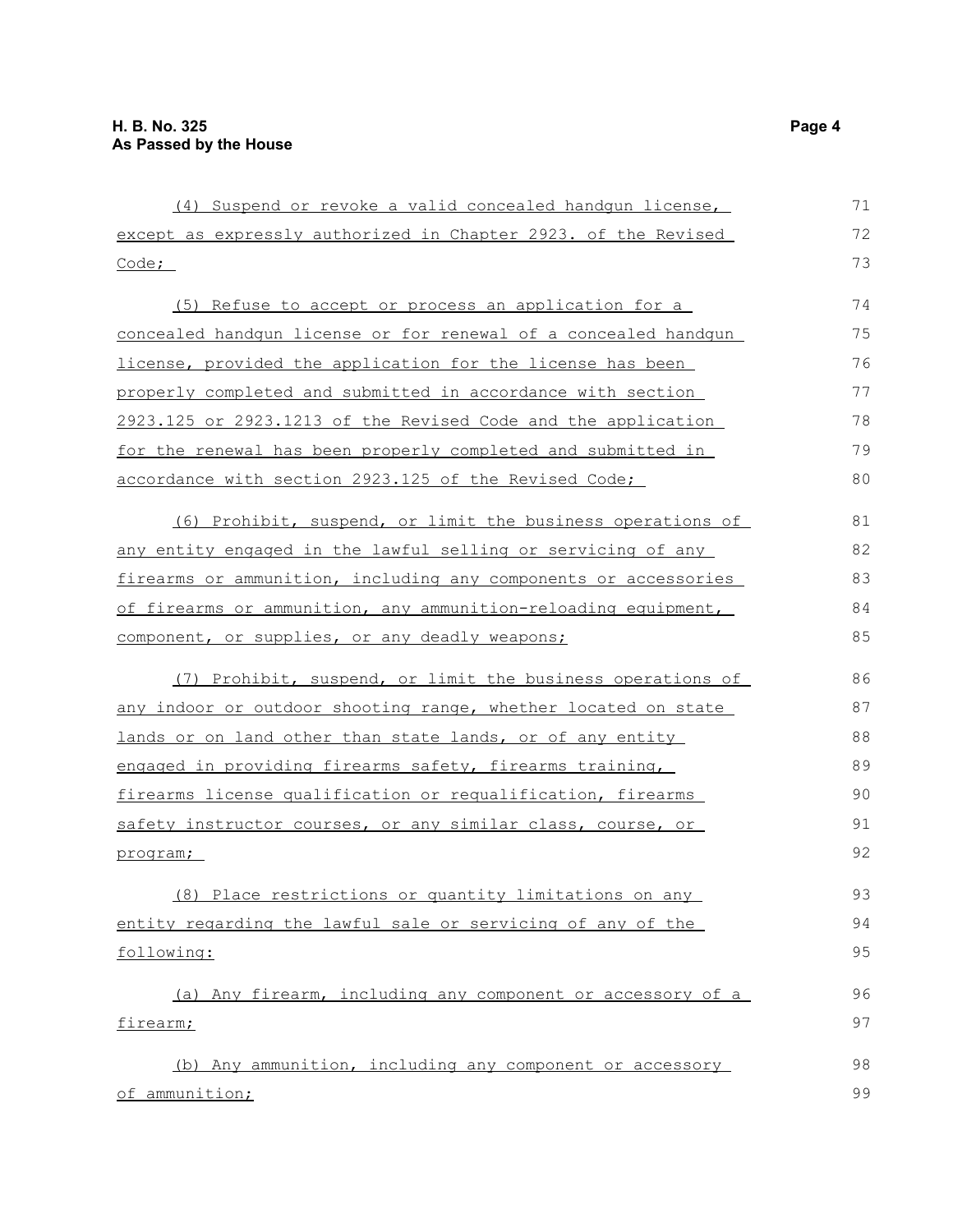| (c) Any ammunition-reloading equipment, component, or                  | 100 |
|------------------------------------------------------------------------|-----|
| supplies;                                                              | 101 |
| (d) Any deadly weapon.                                                 | 102 |
| (9) Suspend, restrict, or prohibit otherwise lawful                    | 103 |
| hunting, fishing, or trapping activities or business entities          | 104 |
| conducting or directly facilitating lawful hunting, trapping, or       | 105 |
| <u>fishing activities, whether conducted on state lands and waters</u> | 106 |
| or on land and waters other than state lands and waters.               | 107 |
| (D)(1) If a concealed handqun license has been issued to a             | 108 |
| licensee under either section 2923.125 or 2923.1213 of the             | 109 |
| Revised Code, if the governor issues an executive order                | 110 |
| declaring an emergency, and if the date that the valid and             | 111 |
| existing license would or is scheduled to expire falls within          | 112 |
| <u>the period of emergency declared by the governor's executive</u>    | 113 |
| order or the thirty days immediately preceding the date of that        | 114 |
| declaration, then, notwithstanding the date of scheduled               | 115 |
| expiration, the license is automatically extended throughout the       | 116 |
| duration of the period of the emergency plus an additional             | 117 |
| ninety days. If, during the period of the emergency or during          | 118 |
| the additional ninety days, a licensee issued a license under          | 119 |
| section 2923.125 of the Revised Code submits an application for        | 120 |
| renewal of the license or schedules an appointment with the            | 121 |
| issuing authority or another authority authorized to renew the         | 122 |
| license, the license is further automatically extended until the       | 123 |
| renewal application is accepted and fully processed.                   | 124 |
| (2) If division (D) (1) of this section applies with                   | 125 |
| respect to a concealed handqun license, during the extension           | 126 |
| period described in that division that is applicable to that           | 127 |

license, all of the following apply:

128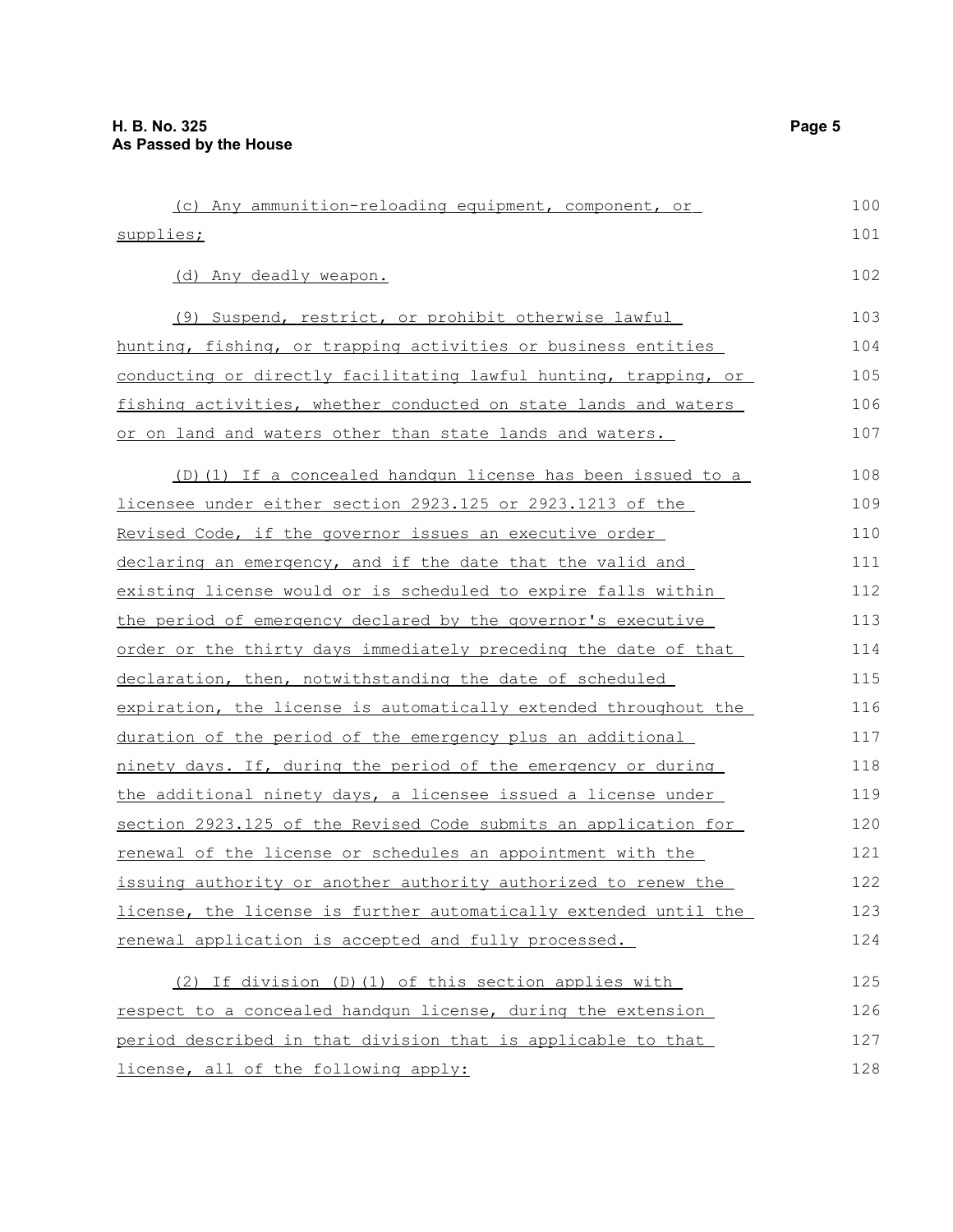| (a) The license shall be valid for all purposes under the        | 129 |
|------------------------------------------------------------------|-----|
| laws of this state and the person to whom the license was issued | 130 |
| shall be considered for all purposes under the laws of this      | 131 |
| state to be the holder of a valid license to carry a concealed   | 132 |
| handqun, and the license shall be valid for all purposes under   | 133 |
| section 2923.128 of the Revised Code;                            | 134 |
| (b) The license remains subject to the operation of              | 135 |
| section 2923.128 of the Revised Code during the extended period  | 136 |
| of the license and at any other time;                            | 137 |
| (c) Except for the date of scheduled expiration, all other       | 138 |
| conditions and restrictions otherwise applicable to the license  | 139 |
| and the license holder continue to apply during the extended     | 140 |
| period of the license and at any other time.                     | 141 |
| (E) Notwithstanding any inconsistent provision of law,           | 142 |
| including sections 5502.30 and 5502.35 of the Revised Code:      | 143 |
| (1) A person, group, or entity adversely affected by any         | 144 |
| manner of law, ordinance, rule, regulation, resolution,          | 145 |
| practice, or other action enacted or enforced in violation of    | 146 |
| this section may file an action for damages, injunctive relief,  | 147 |
| declaratory relief, or other appropriate redress in the court of | 148 |
| common pleas of the county in which the aggrieved person resides | 149 |
| or the group or entity is located, or in which the violation     | 150 |
| occurred.                                                        | 151 |
| (2) In an action brought under authority of division (E)         | 152 |
| (1) of this section:                                             | 153 |
| (a) A person, group, or entity adversely affected by any         | 154 |
| manner of law, ordinance, rule, regulation, resolution,          | 155 |
| practice, or other action enacted or enforced by any state       | 156 |
| agency, any political subdivision, or any elected or appointed   | 157 |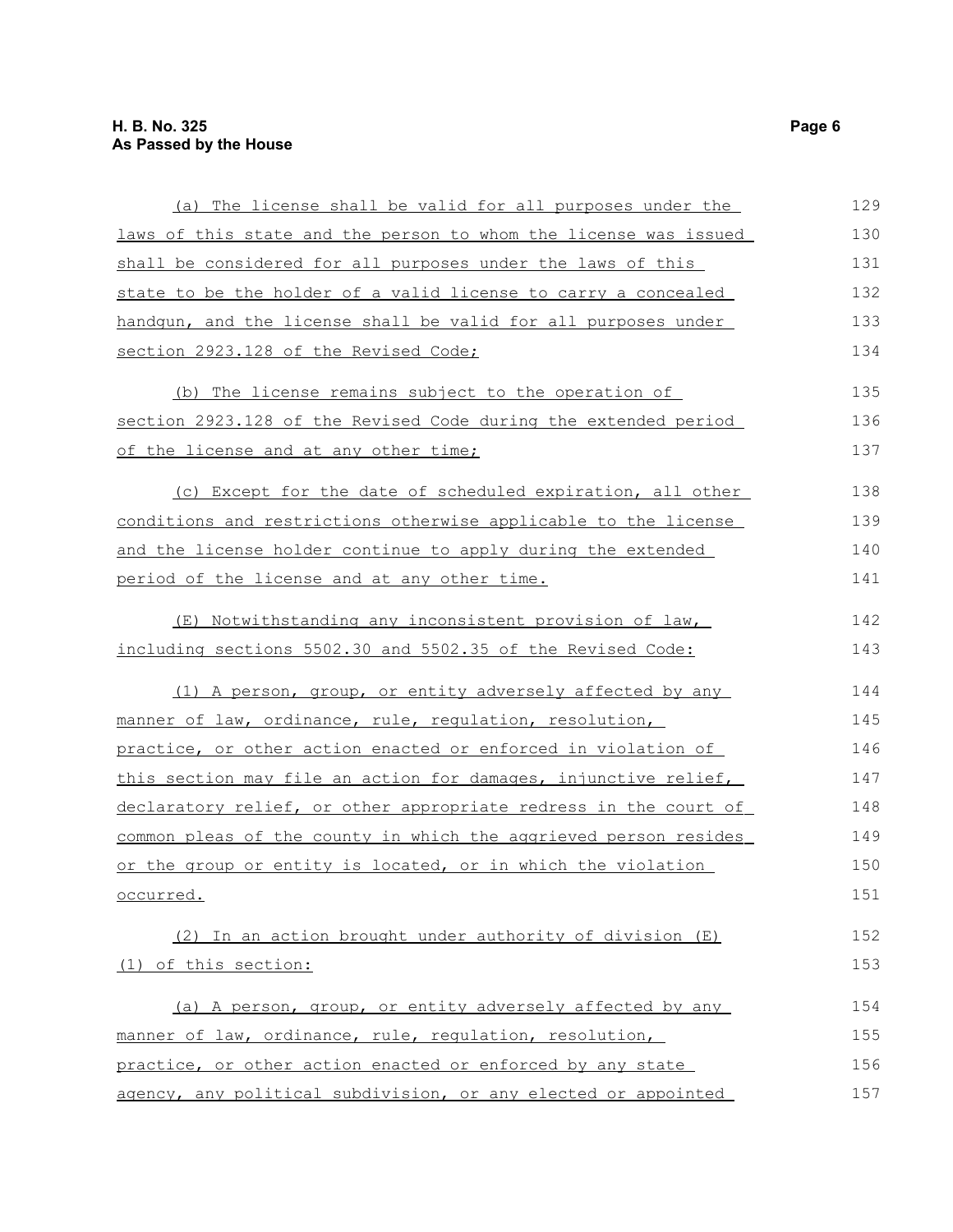| official or employee of the state or of a political subdivision     | 158 |
|---------------------------------------------------------------------|-----|
| in conflict with this section may bring a civil action against      | 159 |
| the state agency, political subdivision, or elected or appointed    | 160 |
| official or employee of the state or of the political               | 161 |
| subdivision seeking damages, declaratory relief, injunctive         | 162 |
| relief, or a combination of those remedies. Any damages awarded     | 163 |
| shall be awarded against, and paid by, the state, the agency, or    | 164 |
| the political subdivision. In addition to any actual damages        | 165 |
| awarded against the state, the agency, or the political             | 166 |
| subdivision and any other relief provided with respect to such      | 167 |
| an action, the court shall award reasonable expenses to any         | 168 |
| person, group, or entity that brings the action, to be paid by      | 169 |
| the state, agency, or political subdivision, if either of the       | 170 |
| following applies:                                                  | 171 |
| (i) The person, group, or entity prevails in a challenge            | 172 |
| to the law, ordinance, rule, regulation, resolution, practice,      | 173 |
| or action as being in conflict with this section.                   | 174 |
| (ii) The law, ordinance, rule, requlation, resolution,              | 175 |
| practice, or action or the manner of its enforcement is repealed    | 176 |
| <u>or rescinded after the civil action was filed but prior to a</u> | 177 |
| final court determination of the action.                            | 178 |
| (b) In addition to any other remedy available at law or in          | 179 |
| equity, a person, group, or entity aggrieved by the seizure or      | 180 |
| confiscation, in violation of this section, of one or more items    | 181 |
| listed in division (C)(3) of this section may apply to the court    | 182 |
| of common pleas of the county in which the item or items were       | 183 |
| seized or confiscated for the immediate return of the item or       | 184 |
| items. Except as otherwise provided in division (E)(2)(a) of        | 185 |
| this section, upon receipt of the application and a                 | 186 |
| determination by the court that the seizure or confiscation of      | 187 |